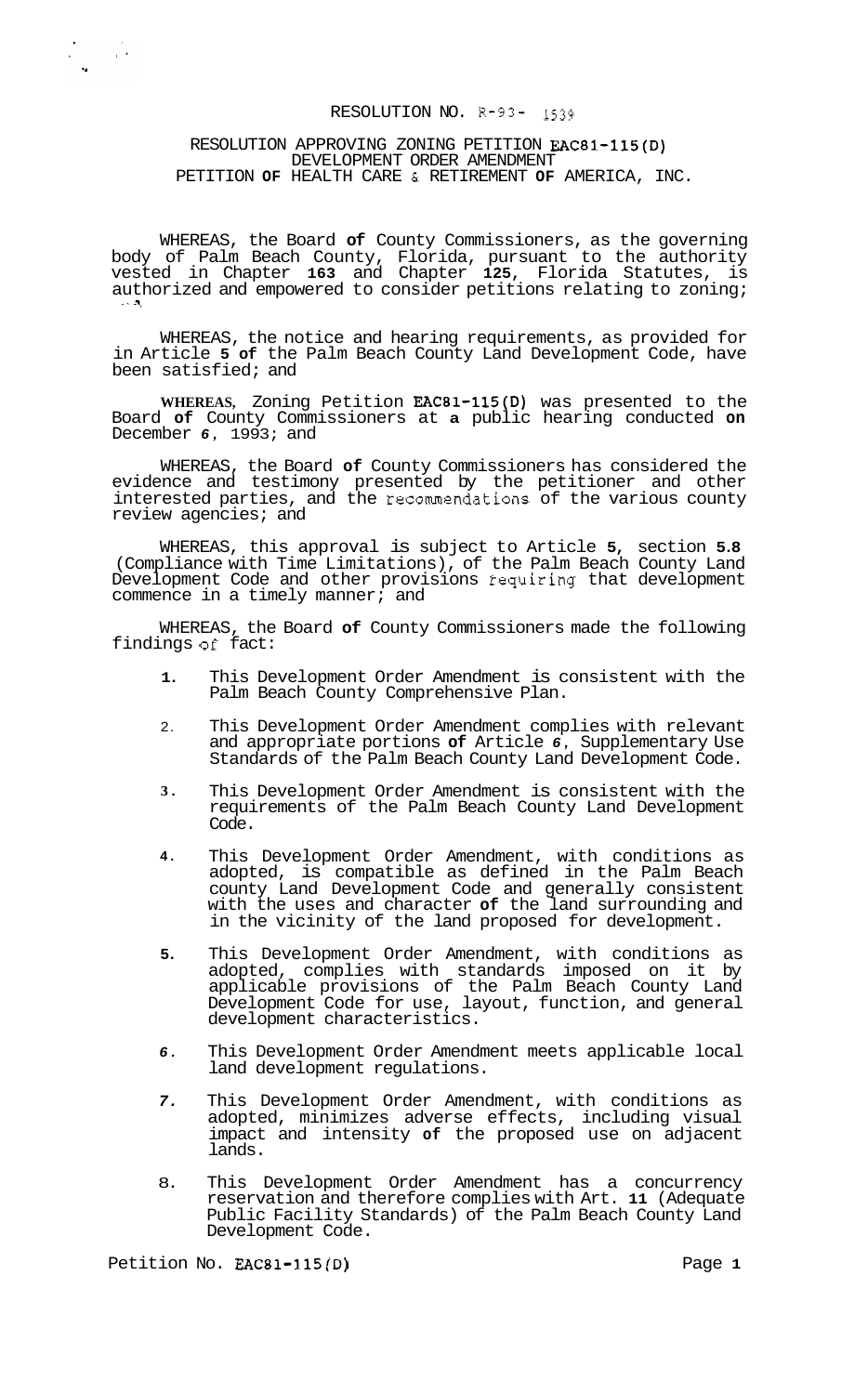- **9.** This Development Order Amendment, with conditions as adopted, minimizes environmental impacts, including but<br>not limited to water, air, stormwater management, not limited to water, air, stormwater management, wetlands and the natural functioning of the environment.
- **10.** This Development Order Amendment, with conditions' as adopted, will result in logical, timely and orderly development patterns.

WHEREAS, Article **5 of** the Palm Beach County Land Development Code requires that the action **of** the Board of County Commissioners be adopted by resolution.

NOW, THEREFORE, BE IT RESOLVED BY THE BOARD **OF** COUNTY COMMISSIONERS **OF** PALM BEACH COUNTY, FLORIDA, that Zoning Petition EAC81-115(D) the petition of Health Care & Retirement of America, Inc. **for a** DEVELOPMENT ORDER AMENDMENT in the General Commercial (CG) / (PCD) Zoning District, to amend condition K.1.b of Resolution R-93-2, previously approved on a parcel of land legally described in EXHIBIT **A,** attached hereto and made a part hereof, and generally located on **a** vicinity sketch as shown on EXHIBIT B, attached hereto and made a part hereof, was approved on December *6,* 1993, subject to the conditions **of** approval described in EXHIBIT C, attached hereto and made a part hereof.

COmmiSSiOner Aaronson moved for the approval **of** the Resolution.

The motion was seconded by Commissioner Foster and, upon being put to a vote, the vote was as follows:

| Mary McCarty, Chair | Ay <sub>e</sub>  |
|---------------------|------------------|
| Burt Aaronson       | Ay <sub>e</sub>  |
| Ken Foster          | Ay <sub>e</sub>  |
| Maude Ford Lee      | Ay <sub>e</sub>  |
| Karen T. Marcus     | Avg <sub>e</sub> |
| Warren Newell       | Absent           |
| Carol A. Roberts    | Absent           |
|                     |                  |

The Chair thereupon declared that the resolution **was** duly passed and adopted this 6th day **of** December, 1993.

APPROVED AS **TO FORM**  AND LEGAL SUFFICIENCY

PALM BEACH COUNTY, FLORIDA BY ITS BOARD OF COUNTY COMMISSIONERS

BY : / ,,' '- -i-, . - - *1..* . .' *I* ,. ', 'COUNTY ATTORNEY

DOROTHY H. WILKEN, CLERK BY: **CLERK**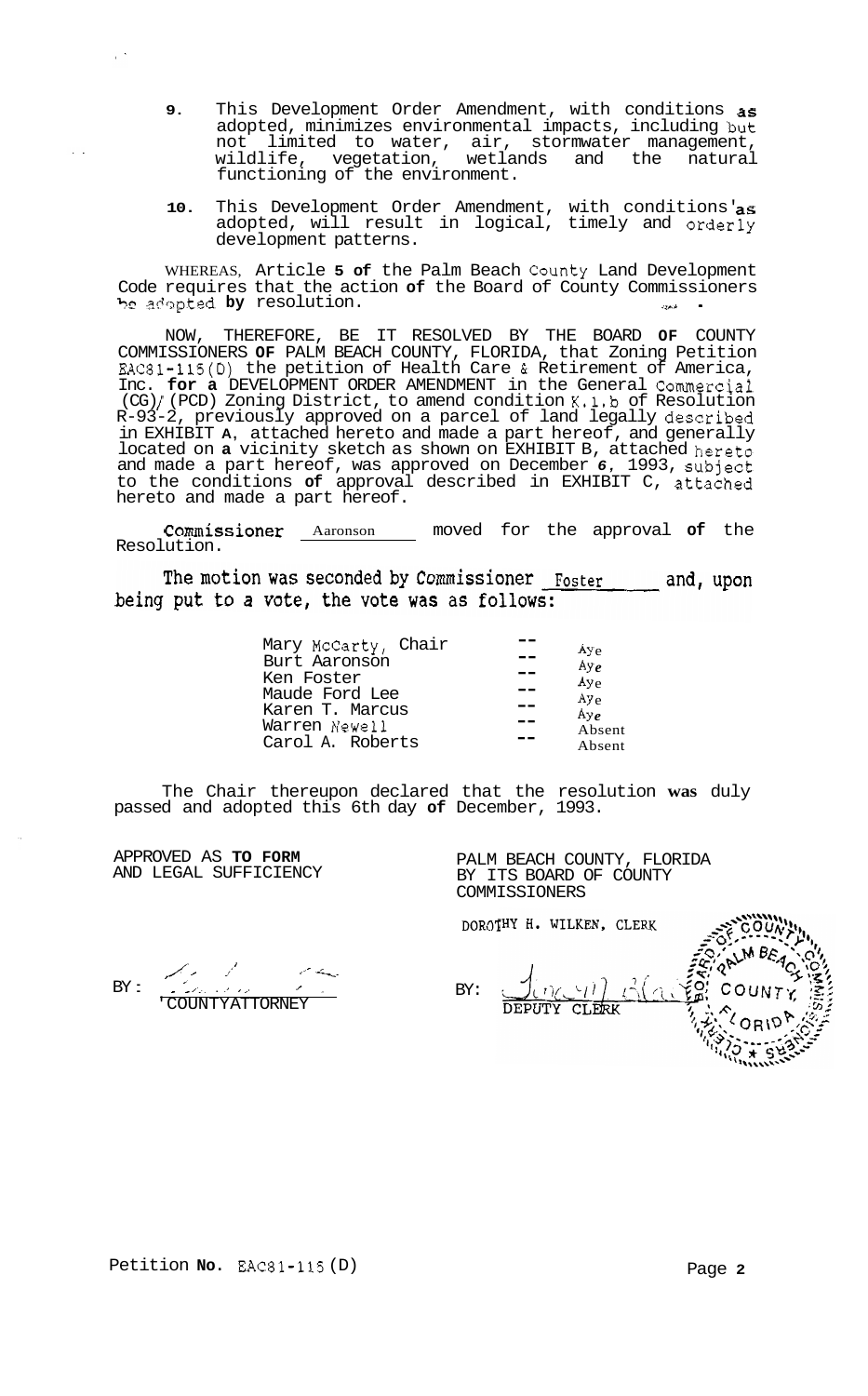# EXHIBIT **A**

# LEGAL DESCRIPTION

A PARCEL OF LAND BEING A PORTION OF TRACT 21, BOCA DEL MAR NO. 6 AS RECORDED IN PLAT BOOK 30, PAGES 142 AND 143, IN SECTION 28, TOWNSHIP 47 SOUTH, RANGE 42 EAST; COMMENSELES AT THE NORTHWEST CORNER OF SAID TRACT 21, THENCE WITH A BEARING OF N89°50'07"E ALONG<br>THE NORTH LINE OF TRACT 21, A DISTANCE OF 575.00 FEET TO THE POINT OF BEGINNING; THENCE CONTINUING WITH A BEARING OF N89°50'07"E ALONG SAID NORTH LINE OF TRACT 21, A DISTANCE OF 709.63 FEET TO A POINT; THENCE WITH A BEARING OF SO1°03'02"E, A DISTANCE OF 420.00 FEET TO THENCE WITH A BEARING OF SO1°03'02"E, A DISTANCE OF 420.00 FEET TO A POINT; THENCE WITH A BEARING OF S46°03'02"E, A DISTANCE OF 267.35 R FOINT, INENCE WITH A BEARING OF S46°03'02"E, A DISTANCE OF 267.35<br>FEET TO A POINT; THENCE WITH A BEARING OF N88°56'58"E, A DISTANCE OF 44.00 FEET TO A POINT; THENCE WITH A BEARING OF S35°27'47"W, A DISTANCE OF 329.71 FEET TO A POINT; THENCE WITH A BEARING OF DISTANCE OF 329.71 FEET TO A POINT; THENCE WITH A BEARING OF S09°13'58"W, A DISTANCE OF 230.00 FEET TO A POINT LYING ON A CURVE CONCAVE TO THE SOUTH, BEING COINCIDENT WITH THE SOUTHERLY BOUNDARY OF TRACT 21; THENCE ALONG S 460.73 FEET TO A POINT OF TANGENCY; THENCE WITH A BEARING OF S83°50'00"W, A DISTANCE OF 89.79 FEET TO A POINT OF CURVATURE; THENCE WITH A CURVE TO THE RIGHT HAVING A RADIUS OF 1,597.02 FEET, AN ARC LENGTH OF 155.31 FEET TO A POINT, THE LAST THREE COURSES BEING COINCIDENT WITH THE SOUTHERLY BOUNDARY OF TRACT 21; THENCE WITH A BEARING OF NOO°10'00"W, A DISTANCE OF 125.00 FEET TO A POINT OF CURVATURE; THENCE WITH A CURVE TO THE RIGHT HAVING A RADIUS OF 175.00 FEET, AN ARC LENGTH OF 49.84 FEET TO A POINT OF REVERSE CURVATURE; THENCE WITH A CURVE TO THE LEFT HAVING A RADIUS OF 375.00 FEET, AN ARC LENGTH OF 204.96 FEET TO A POINT OF TANGENCY; 375.00 FEET, AN ARC LENGTH OF 204.96 FEET TO A POINT OF TANGENCY;<br>THENCE WITH A BEARING OF N15°09'53"W, A DISTANCE OF 125.05 FEET TO<br>A POINT OF CURVATURE; THENCE WITH A CURVE TO THE RIGHT, HAVING A<br>RADIUS OF 225.00 FEET, A REVERSE CURVATURE; THENCE WITH A CURVE TO THE LEFT, HAVING A RADIUS<br>OF 620.00 FEET, AN ARC LENGTH OF 324.63 FEET TO A POINT OF REVERSE<br>CURVATURE; THENCE WITH A CURVE TO THE RIGHT, HAVING A RADIUS OF<br>CURVATURE; THENCE WITH 175.00 FEET, AN ARC LENGTH OF 45.81 FEET TO A POINT OF TANGENCY;<br>THENCE WITH A BEARING OF N00°09'53"W, A DISTANCE OF 125.00 FEET,<br>MORE OR LESS TO THE POINT OF PECINITIE MORE OR LESS, TO THE POINT OF BEGINNING.

81-115D

SEP 151993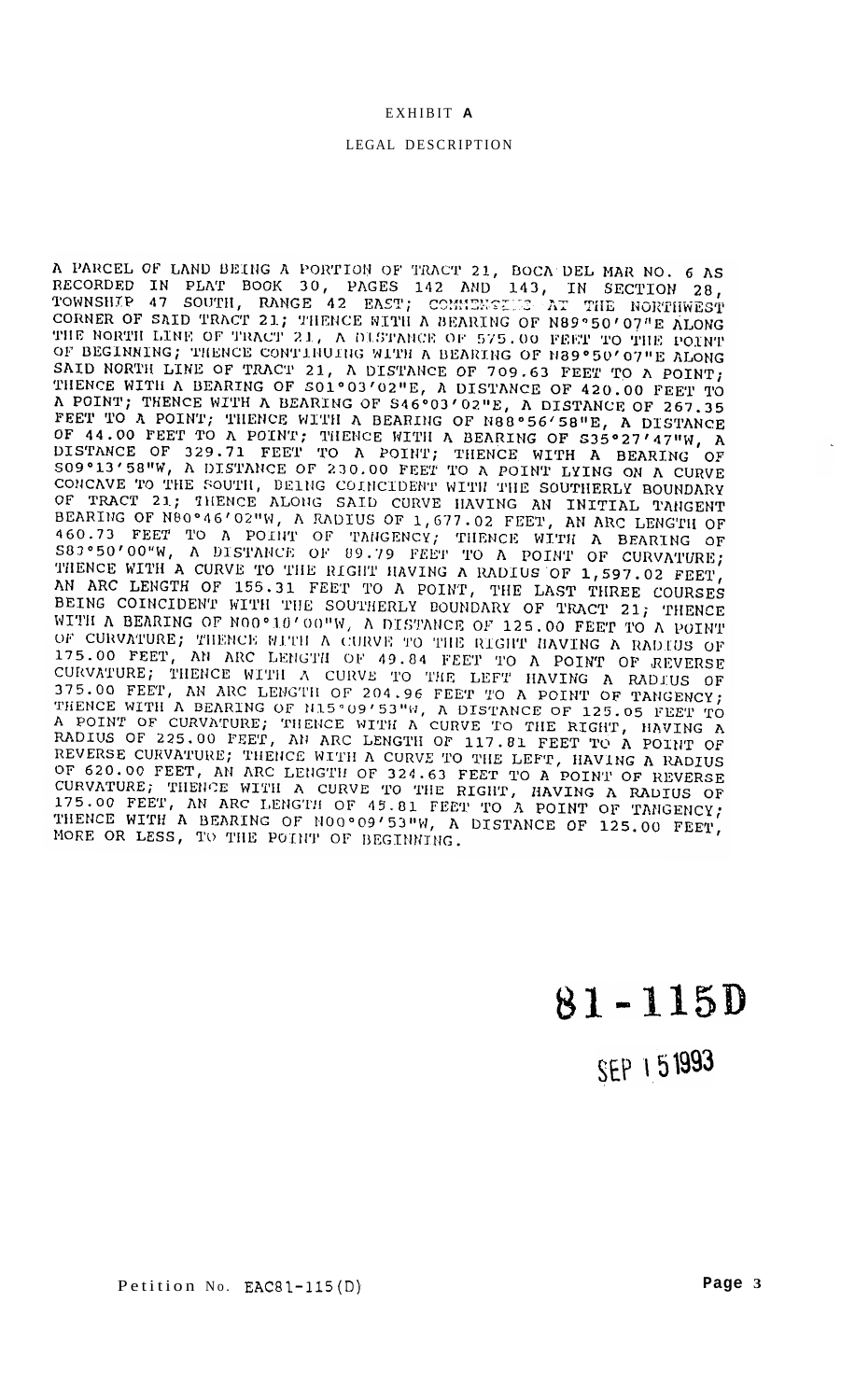..





- .~ . \_\_ ~ . .

- -.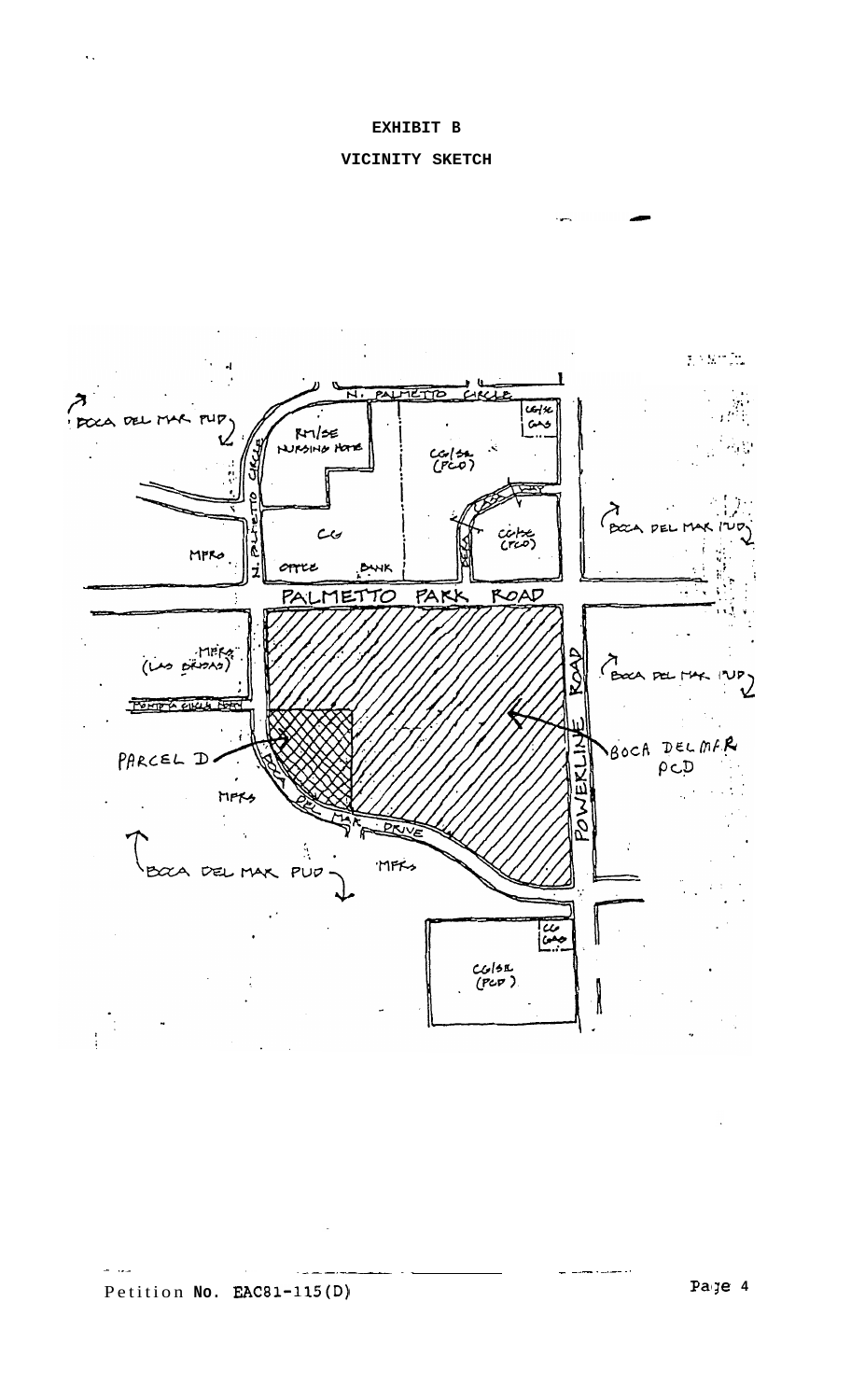#### EXHIBIT C

#### CONDITIONS **OF** APPROVAL

A. STANDARD CONDITIONS

 $\bar{\Delta}$ 

- 1. **The petitioner shall comply with all previous conditions of approval, including original deadlines for Zoning code Section 5.8 of the Palm Beach County Land Development Code, unless expressly modified herein.** (Previously Condition No. A.l **of** Resolution No. R-93-2,. Petition **No.**  81-115(C)). (ZONING/ MONITORING) .\* .?at. - **r&\***
- 2. **Prior to site plan certification, the site plan shall be amended to indicate compliance with all minimum property development regulations and land development requirements**  *of* **Palm Beach County.-** (Previously Condition No. A.2 **of**  Resolution No.  $R-93-2$ , Petition No.  $81-115(C)$ ). (ZONING)
- **B.** BUILDING AND SITE DESIGN
	- 1. **All air conditioning and mechanical equipment shall be screened from view on all sides.** (Previously Conditl.on No. B.l **of** Resolution No. R-93-2, Petition No. til-<sup>115</sup>**(C)** ) . (ZONING-Building)
	- 2. **Prior to certification of the site plan for Parcel D, 1:he petitioner shall provide the following:** 
		- a. The delineation of the required pedestrian/bikeway system integrated with the surrounding development.
		- **b.** Surrounding land uses. (Previously Condition No.<br>**B.2 of** Resolution No. R-93-2, Petition No. 31-**B.2 of** Resolution No. R-93-2, Petition No.  $115 (C))$  (ZONING)
- C. DUMPSTER
	- 1. **All areas or receptacles for the storage and disposal of trash, garbage or vegetation, shall include the following:** 
		- **a. Be concealed behind a solid enclosure. The open end of the enclosure shall have an obscuring, opaque gate.**
		- **b. All exterior sides of such enclosures, except the open end, shall be landscaped with thirty-six (36)**  inch high shrub and hedge material planted twenty**four (24) inches on center.** (Previously Condition No. C.l **of** Resolution No. R-93-2, Petition No. 81- 115 (C) ) . (ZONING-Building)
- D. ENVIRONMENTAL RESOURCES MANAGEMENT
	- 1. **The site is dominated by mature Brazilian Pepper** *(Schj.nus terebinthifolius)* **with Australian Pine** *(Casuarina* **81,~.** ) **and mature Blash Pine** *(Pinus elliotii)* **as the princ:.pal species. The petitioner shall preserve the native s:.ash pines to the greatest extent possible through incorporation into the site plan.** (Previously Condition **No.** D.l **of** Resolution No. R-93-2, Petition No. 81- 115 (C)) **(ERM)**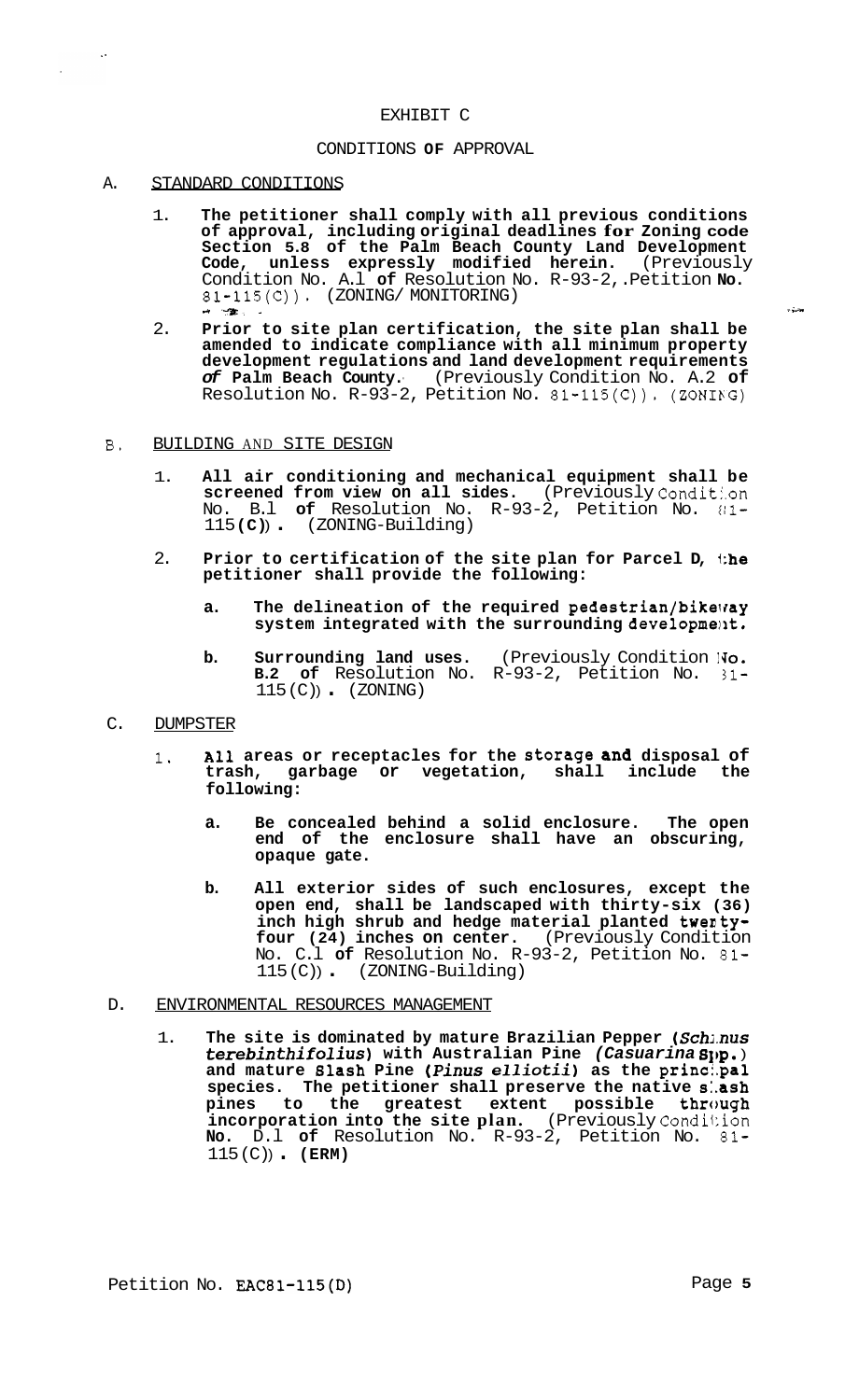#### **E.** ENGINEERING

1. **Petitioner shall align the project's east entrance ont.0 Palmetto Park road with the east entrance of Del M2.r Shopping Village.** (Previously Condition No. **E.3 clf**  Resolution No. R-93-2, Petition No. 81-115(C)). (ENGINEERING)

NOTE: Condition is currently satisfied.

- **2. Petitioner shall construct at the intersection of**  2. Petitioner shall construct at the intersection<br>Palmetto Park Road and the project's east entrance:
	- **a. left turn lane east approach.** (Previously Condition No. E.4 of Resolution No. R-93-:!, Petition **No.** 81-115(C)). (ENGINEERING)

NOTE: Condition is currently satisfied.

- **3. Petitioner shall construct at the intersection I>f Palmetto Park Road and the project's west entrance:** 
	- **a. left turn lane east approach.** (Previously Condition **No.** E.5 of Resolution No. R-93-2, Petition No. 81-115(C)) (ENGINEERING)

NOTE: Condition is currently satisfied.

- **4. Petitioner shall construct at the intersection of Palmetto Park Road and Boca Del Mar Drive:** 
	- **a. left turn lane north approach,**
	- **b. right turn lane south approach, and**
	- **c. left turn lane east approach.** (Previous,ly Condition No. E.6 of Resolution No. R-93-.2, Condition No. E.6 of Resolution No.<br>Petition No. 81-115(C)) (ENGINEERING)

NOTE: Condition **is** currently satisfied.

**6. Petitioner shall align the project's west entrance ollto Boca Del Mar Drive with Montoya Circle South.** (Previou:;ly Condition E.7 **of** Resolution R-93-2, Pet. 81-115'C) (ENGINEERING)

NOTE: Condition is currently satisfied.

- 7. **Petitioner shall construct at the intersection of Montoya Circle South and Boca Del Mar Drive:** 
	- **a. left turn lane west approach.** (Previously Condition No. E.8 **of** Resolution No. R-93-2, Petition No. 81-115(C)). (ENGINEERING)

NOTE: Condition is currently satisfied.

- 8. **Petitioner shall construct at the project's east entrance and Boca Del Mar Drive:** 
	- **a. left turn lane west approach.** (Previously Condition No. E.9 of Resolution No. R-93-2, Petition No. 81-115(C)). (ENGINEERING)
	- NOTE: Condition is currently satisfied.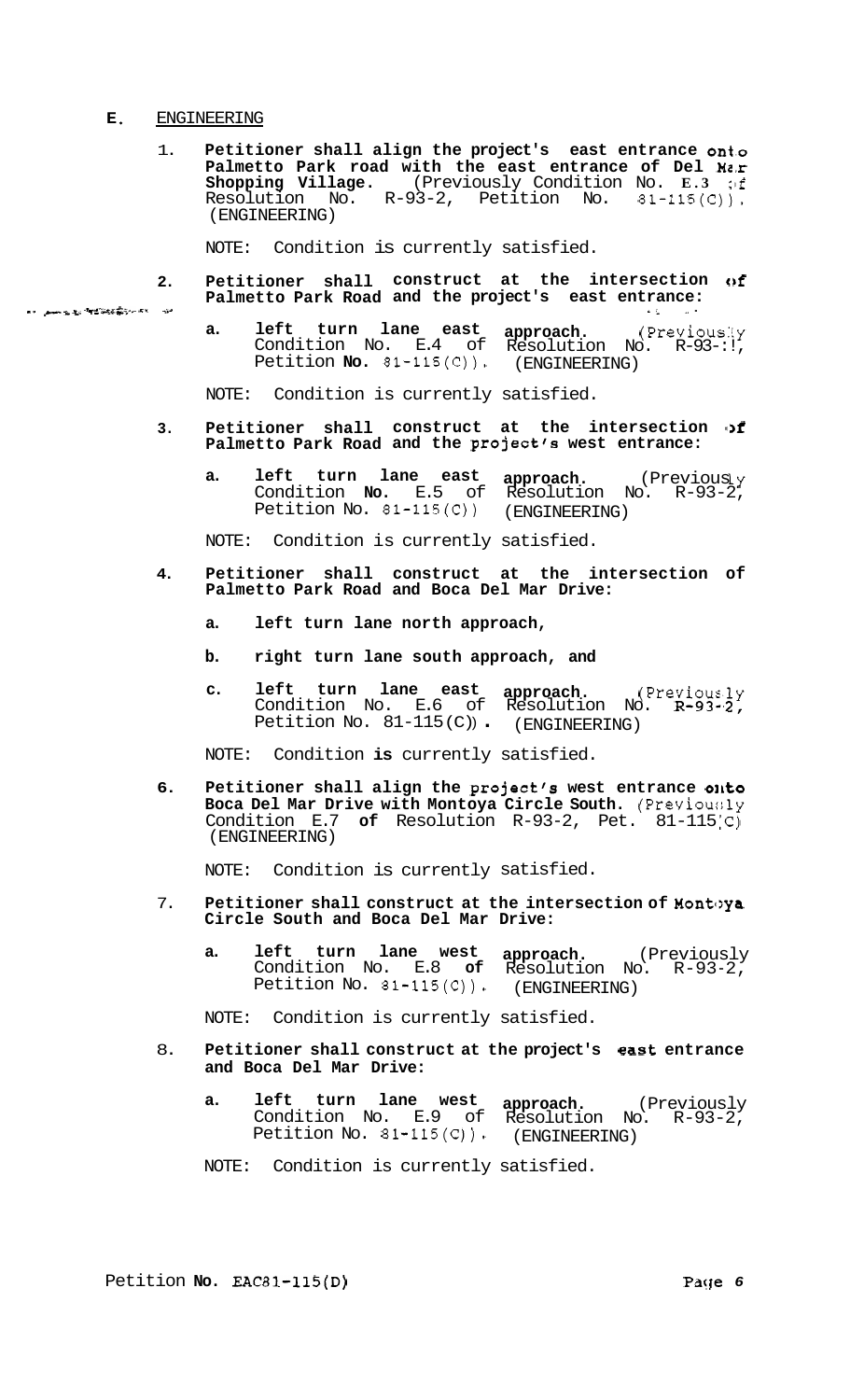9. **Petitioner shall align the project's north entrance omto Boca Del Mar Drive with Kontoya Circle South.** (Previously Condition No. E.10 **of** Resolution No. R-93-2, Petition No.  $81-115 (C))$  (ENGINEERING)

NOTE: Condition is currently satisfied.

 $\Delta$ 

- 10. **Petitioner shall construct at the project's nozth entrance and Boca Del Mar Drive:**
- **a. left turn lane north approach.** . (Previous ly Condition No. E.ll **of** Resolution No. R-93-2, Petition No. 81-115(Cj **j: i&G5i3PT.--'** *h~rx-rvuj* . .- -'~ ,.... . .." .-.. \_. .. .

NOTE: Condition is currently satisfied.

- 11. Petitioner shall construct at the intersection of Boca **Del Mar Drive and Powerline Road:** 
	- **a. left turn lane north approach,**
	- **b. left turn lane south approach,**
	- **c. right turn lane east approach,**
	- **d. left turn lane west approach, and**
	- **e.** right turn lane west approach. (Previously Condition No. E.12 **of** Resolution No. R-93-2, Petition No. 81-115(C)). (ENGINEERING)

NOTE: Condition **is** currently satisfied.

- 12. **Petitioner shall construct at the intersection of Powerline Road and the project's entrance road:** 
	- **a. right turn lane north approach, and**
	- **b. left turn lane south approach.** (Previously Condition No. E.13 of Resolution **No.** R-93-2, Petition No. 81-115(C)). (ENGINEERING)

NOTE: Condition is currently satisfied.

- **13. Petitioner shall construct at the intersection of Palmetto Park Road and Powerline Road:** 
	- **a. right turn lane north approach,**
	- **b. dual left turn lanes north approach,**
	- **c. dual left turn lanes south approach,**
	- **d. dual left turn lanes east approach,**
	- **e. aual left turn lanes west approach, and**
	- f. modification of the existing signal when warranted **as determined by the County Engineer.** (Previously Condition No. E.14 **of** Resolution No. R-9:;-2, Petition No. 81-115(C)). (ENGINEERING)

NOTE : Condition is currently satisfied.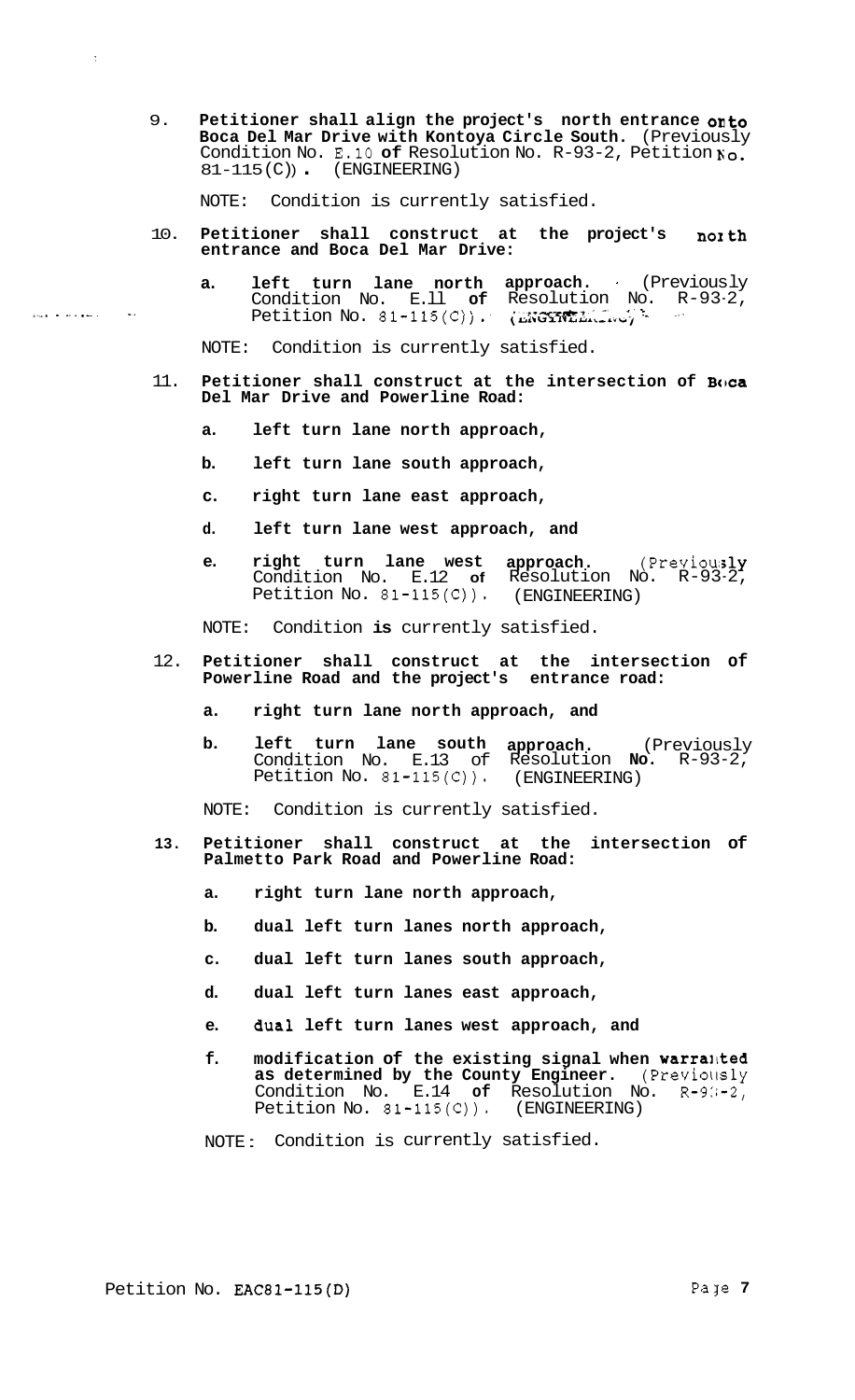14. **Prior to the issuance of a certificate of occupancy for either Phase B (the shopping center) or Phase C (office complex) provide an additional two lane bridge over the Lake Worth Drainage District L-47 Canal on Powerline Road. Construction of this bridge shall commence 30 days after written notification by the County should the 4 laning of Powerline Road require it.** (Previously Condition **No.** E. 15 of Resolution No. R-93-2, Petition **Nc.**   $81-115 (C))$  (ENGINEERING)

NOTE: Condition is currently satisfied.

15. **Petitioner shall** not the test in 1115 **generate** for **phases A** (the financial plaza), Phase D (an office **complex), or Phase E (the hotel/motel) until Powerli1.e Road is four laned from the Hillsboro Canal north to t1.e**  Lake Worth Drainage District L-47 Canal. (Previously Condition No. E.16 of Resolution No. R-93-2, Petition N(1, 81-115(C)) (ENGINEERING)

NOTE: Condition is currently satisfied.

- **16. Petitioner shall contribute Two Hundred Thousand Dolla1:s (\$200,000) to be paid at the time of the issuance cbf building permits on a square footage basis for Phases**  $i\mathbf{k}$ **, D** and E as indicated on Exhibit No. 3 for this petition. **This fee to be used in the implementation for Phase I1 of the area wide major thoroughfare road improvement progrim adopted by the County, OR for the four-laning of t:le**  <code>Hillsboro Canal bridge on Powerline Road, at the Coun:y</code> **Engineer's discretion.** (Previously Condition No. E.17 : Resolution No. R-93-2, Petition No. 81-115(C)1. (ENGINEERING-Impact Fee Coordinator)
- 17. **The developer will take necessary precautions to insure there will be no pollutant run-off from this project to**  adjacent or nearby surface waters. (Previously Condition No. E.19 of Resolution No. R-93-2, Petition No. **81-**  115(C)). (ENGINEERING-Code Enforcement)
- 18. **Petitioner shall provide for a pedestrian/bikeway system integrated with the surrounding development.** (Previously Condition No. E.20 of Resolution **No.** R-93-2, Petition **No.**  81-115(C)) (ENGINEERING-Zoning)
- 19. **Within thirty** *(30)* **days of this approval, the applicant shall enter into an agreement with Palm Beach County for the design and construction of roadway improvements as specified by the Board of County Commissioners. Tk is resolution will become invalid unless said agreement is executed as specified above.** (Previously Condition **lo.**  E.21 of Resolution **No.** R-93-2, Petition No.  $81-115(\vec{c})$ (ENGINEERING)

NOTE: Condition is currently satisfied.

### **F.** HEALTH

..

- 1. **Sewer service is available to the property. Therefore, no septic tank shall be permitted on the site.** (Previou:;ly Condition No. F.1 of Resolution No. R-93-2, Petition *lo*. 81-115(C)) (HEALTH)  $81 - 115$  (C))
- **2. Water service is available to the property. Therefore, no**  well shall be permitted on the site to provide potable **water.** (Previously Condition No. **F.2 of** Resolution **:30.**  R-93-2, Petition **No.** 81-115(C)) (HEALTH)
- 3. **Potable water and sewage disposal shall be provided by the City of Boca Raton.** (Previously Condition **No. F.3 of**  Resolution No. R-93-2, Petition **No.** 81-115(C)). (HEALI'H)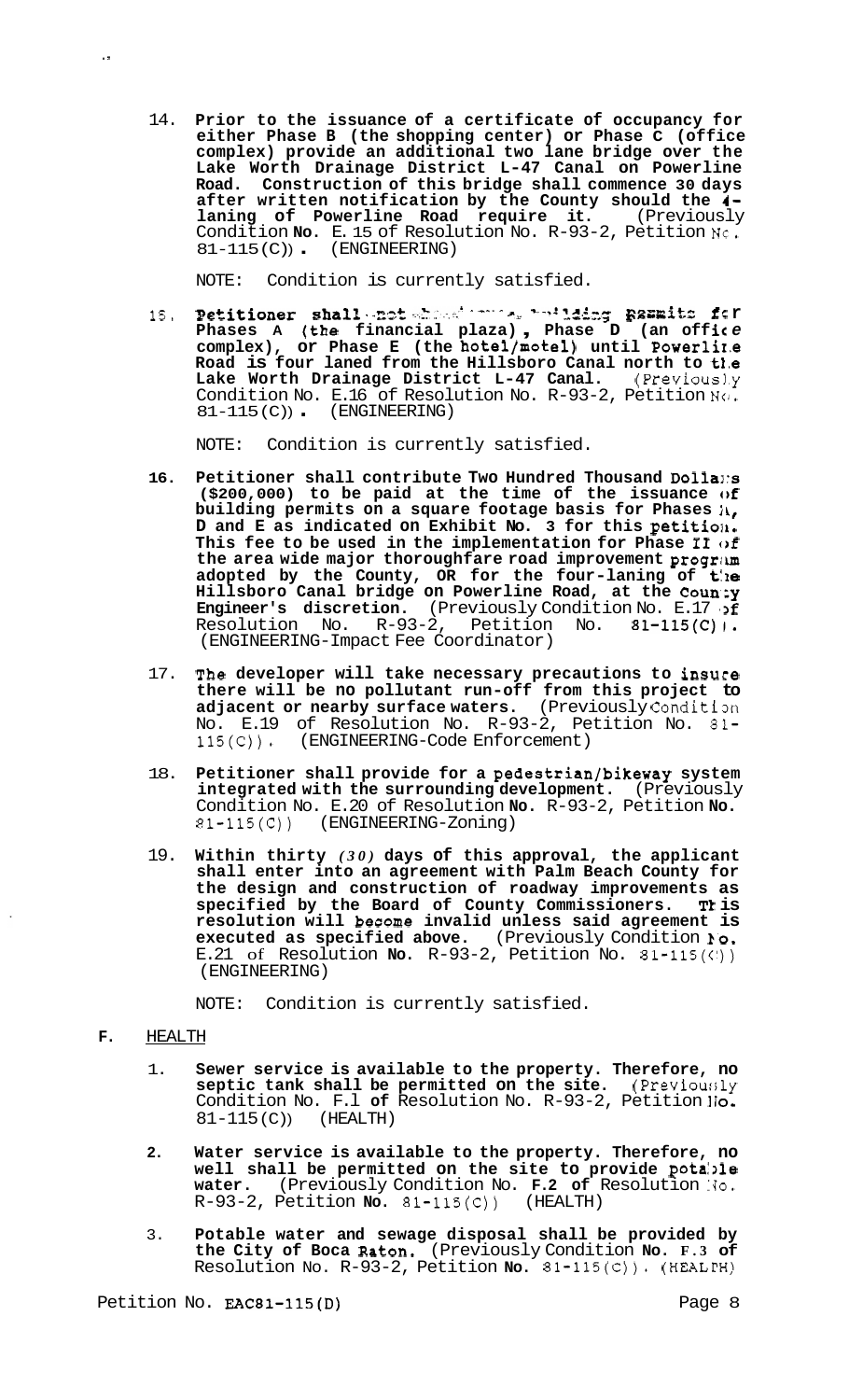# **G.** IRRIGATION QUALITY WATER

 $\begin{array}{ccccc} \sqrt{2} & \sqrt{2} & \sqrt{2} & \sqrt{2} \\ \sqrt{2} & \sqrt{2} & \sqrt{2} & \sqrt{2} & \sqrt{2} \\ \sqrt{2} & \sqrt{2} & \sqrt{2} & \sqrt{2} & \sqrt{2} \\ \sqrt{2} & \sqrt{2} & \sqrt{2} & \sqrt{2} & \sqrt{2} \\ \sqrt{2} & \sqrt{2} & \sqrt{2} & \sqrt{2} & \sqrt{2} \\ \sqrt{2} & \sqrt{2} & \sqrt{2} & \sqrt{2} & \sqrt{2} \\ \sqrt{2} & \sqrt{2} & \sqrt{2} & \sqrt{2} & \sqrt{2} \\ \sqrt{2} & \sqrt$ 

- **1. When irrigation quality water is available within 5(10**  feet of the property, the petitioner shall connect to the system. The cost for connection shall be borne by the **property owner.** (Previously Condition **F. 1 of** Resolution  $No. R-92-56$ , Petition No.  $81-115(8)$
- **H.** LANDSCAPING GENERAL (APPLICABLE **TO** PARCEL **A** ONLY)
	- **1.** Prior to site plan certification, the petitioner shall revise the landscape tabular data on the site plan **:o**<br>reflect research to Landsc<mark>ape</mark> Code requirements and **reflest and in the Landscape Code requirements and all landscape conditions of approval. (Previousty** Condition No. G.l **of** Resolution No. R-92-56, Petition **No.**  81-115(B)) (ZONING)
- I. LANDSCAPING GENERAL (APPLICABLE **TO** PARCEL D ONLY)
	- **1. Prior to site plan certification, the petitioner shall**  provide tabular data on the site plan to reflest **conformance to the landscape design standards for plannsd developments in Section 6.8.A.23.b.(7) (b) of the Palm Beach County Land Development Code and all landscape**  conditions of approval. (Previously Condition No. 1.2 of Resolution **No.** R-93-2, Petition No. 81-115(C)). (ZONINS)
	- 2. **All trees required to be planted on site by this approval shall meet the following minimum standards at installation:** 
		- **a. Tree height: fourteen (14) feet.**
		- **b. Trunk diameter: 3.5 inches measured 4.5 feet above grade.**
		- **c. Canopy diameter: seven (7) feet. Diameter shall be determined by the average canopy radius at 3 points measured from the trunk to the outermcst branch tip. Each radius shall measure at least 3.5 feet in length.** (Previously Condition **No.** 1.2 **of**  Resolution No. R-93-2, Petition No. 81-115(C)). (ZONING)
- **J.** LANDSCAPING ALONG BOCA DEL MAR DRIVE (PARCEL D ONLY)
	- **1. Landscaping within the required buffer along Boca Del 1:ar Drive shall be installed pursuant to Section 6.8.A, Tallle 6.8-3, Type D perimeter landscape area of the Palm Bec.ch County Land Development Code and shall be upgraded to include:** 
		- **a. A minimum twenty (20) foot wide landscape bufl'er strip.**
		- **b.** One (1) native canopy tree for every two hundled **(200) square feet of landscape buffer area.**
		- **C. Thirty (30) inch high shrub or hedge material ::or every one hundred fifty (150) square feet of landscape** buffer area at installation, maintained **at a minimum height of forty two (42) inchlrs.**  (Previously Condition No. **J.l of** Resolution No. R-93-2, Petition No.  $81-115(C)$ ). (ZONING)
- K. LANDSCAPING ALONG THE NORTH AND EAST PROPERTY LINES (PARCELL D ONLY **<sup>1</sup>**
	- 1. Landscaping and buffering along the north and east **property lines of Parcel D shall be upgraded to inclule:**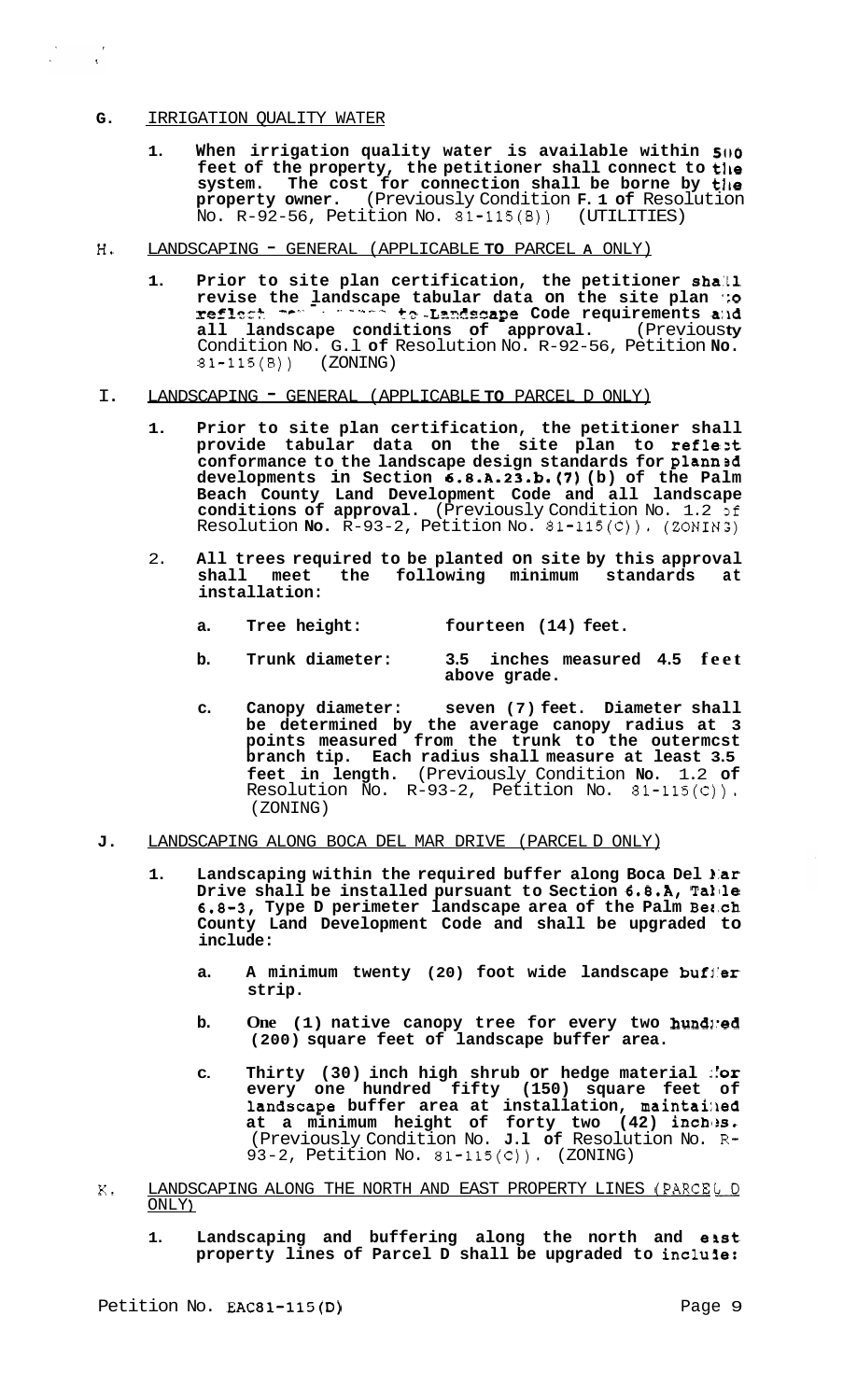- a. A minimum twenty (20) foot wide landscape buffor **strip measured from the edge of pavement along t:he north property line and a minimum twenty-five (21;) foot wide landscape buffer strip measured from the edge of pavement along the east property line.**
- **b. A six (6) foot high opaque berm, hedge lor combination thereof.** (Previously Condition No. **K.1**  of Resolution **No.** R-93-2, Petition *No.* 81-115(C)). (ZONING)

# **L.-** ?LCT"T~'~'.T-"'TT'? **I?.!?T?EC?.??E** EETTE?-!ENT PLAN (PARCEL D ONLY) . . *.\*i.\*..* : , ..

- **1.** The petitioner may submit, to the Development Review Committee for approval, an Alternative Landscape Betterment Plan (ALBP) to substitute for the condition **of**  approval for landscaping requirements for parcel D only. At a minimum this ALBP shall demonstrate:
	- **a) The** aualitv **of** plant material required by t.he applicable landscape and buffering conditions of approval is being utilized;
	- b) The minimum specifications of all plant material sizes as indicated in the conditions **of** approva.1 are utilized; and,
	- **c)** That maximum spacing between planting groups does not exceed fifty (50) feet. (ZONING\BUILDING)

# **M.** LANDSCAPING - INTERIOR (APPLICABLE TO PARCEL A ONLY)

- **1.** Immediately upon planting, all trees within the proposed **interior parking area shall be a minimum of fourteen (L4)**  feet in height with a minimum diameter of three and onehalf (3.5) inches measured at a point which is at least four and one-half (4.5) feet above existing grade level. (Previously Condition No. L.l **of** Resolution No. R-93.'-2, Petition No.  $81-115(C)$ .
- 2. The trees within the proposed parking area shall have a **minimum of five (5) feet** *of* **clear trunk and a mini:lnum seven (7) foot canopy spread.** (Previously Condition *L.*2 **of** Resolution No. R-93-2, Petition 81-115(C) . (ZONIIQG)
- N. PARKING

 $\frac{1}{2}$  ,  $\frac{1}{2}$  ,  $\frac{1}{2}$  ,  $\frac{1}{2}$ 

1. **Vehicle parking shall be limited to the parking areas designated on the approved site plan. No parking of vehicles shall be permitted in landscaped areas, right- of-way or interior drives.** (Previously Condition **No. M.l**  of Resolution No. R-93-2, Petition No. 81-115(C)). (ZONING-Code Enforcement)

# *0.* RECYCLE SOLID WASTE

- 1. **The property owner shall participate in a recyc1,ing program when available in the area. Material to be**  recycled shall include, but not be limited to, paper, **plastic, metal and glass products.** (Previously Condit:ion No. N.l of Resolution No. R-93-2, Petition **No.** 81- 115(C)). (ZONING-Solid Waste Authority)
- 2. **Prior to site plan certification, receptacles for recycled material shall be designated on the site plan,**  located in the parking area or adjacent to the dumpster **location.** (Previously Condition No. N.2 **of** Resolution No. R-93-2, Petition No. 81-115(C)). (ZONING)